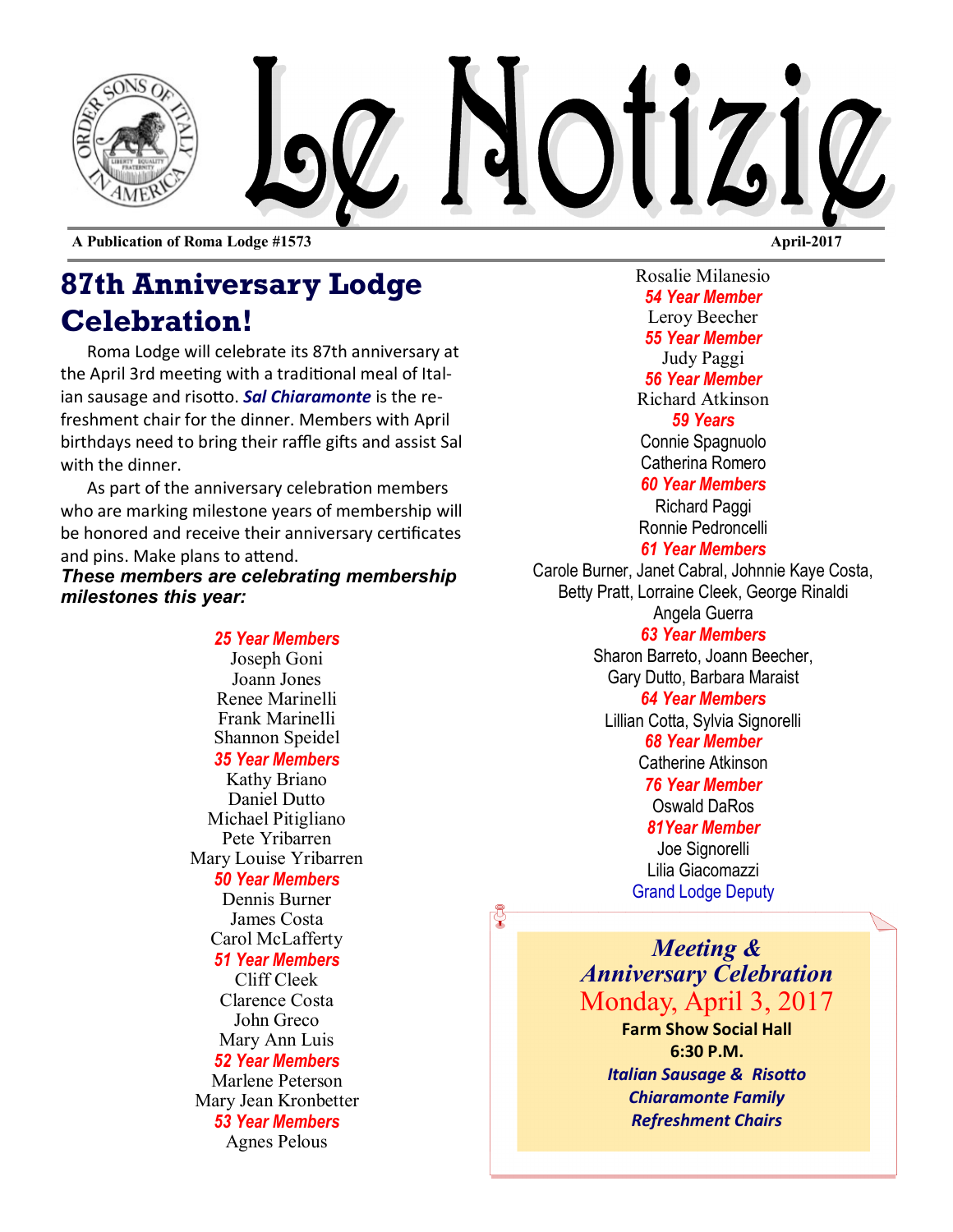# **Taking Stock!** Heralds Message

*I*n life we all take stock when we reach a milestone. It may be a birthday or anniversary. Perhaps, when we started or ended a career, had a first date, graduated from high school or college. We tend to reflect on our lives and see where we have been and wonder what the future will bring.

Roma Lodge will celebrate its 87th Anniversary at the April meeting. So how are we doing?

Roma Lodge was established in 1930 as a fraternal organization bringing together Italian immigrants who had settled in Tulare County. If you look at the lodge directory you will see family names like Berra, Curti, Della, DePaoli, Dutto, Pitigliano, and Sola along with many others who may have different names today but our descendants of these pioneer families.

It is important that we remember these early Italians who started the lodge and for so many years served as role models for succeeding generations to emulate how to properly carryon the Italian Culture.

We bid our final farewell to two of those early lodge members in February. *Anna Dutto* was a lodge member for 72 years. Born in 1919 and raised in the Poplar area until she married her husband John in 1920 and



moved to Tulare they were instrumental leaders in the Roma Lodge. Both served the lodge in a variety of ways and have instilled in their children, grand children, great grandchildren and great-great grandchildren the importance of the Italian traditions and over those 72 years was at meetings and lodge activities right up until the time she passed away. She will be missed.

Not all of our longtime members have been in the valley since the 1930's. We have several of our members who have come to the area from southern California where their ancestors immigrated to from Italy. Most were farmers and settled in Tulare County which became one of the leading agriculture counties in the state and country. Such families as the Briano, Pelous and

Milanesio families came to the area in the 1950's. Last year in March the lodge bid its final respect to brother Dominic Milanesio and now in February the lodge paid its final respects to *Pete Milanesio*  who passed away. Pete and Dominic were great farmers in the Strathmore area farming cotton, corn,



beans, alfalfa and a variety of other crops. Pete and wife Rosalie are 52 year members of the lodge and up until a stroke he suffered in 2000 were very active members in Roma Lodge. Again, several lodge members were on hand to bid brother Pete a final farewell at his services.

In the last ten years, 46 members of Roma Lodge have passed away. However, during the same time period we have added 93 new members to the lodge. At the Grand Lodge convention in 2016 Roma Lodge was recognized as being tied for second with Saddleback Valley with 17 new members in 2015 of all the lodges in the state. The Grand Lodge continues to lose membership and filial lodges while Roma Lodge now has over 302 members which is quite an accomplishment and we should all be proud.

At the United Lodge meeting president David DePaoli continues to question the voting for the sale of the Grand Lodge Building in San Francisco and has proposed by-law amendments to reduce the number of delegates each lodge must send to the state convention. These two actions alone will make all lodges more solvent and reduce the burden the Grand Lodge makes on local lodges. The mission of the Order is best accomplished at the local level and Roma Lodge leadership is making changes to keep the lodge solvent and strong while providing funding for charitable causes and giving a great rate of return for members who pay their dues and are active in the lodge. *Roma Lodge stock is growing in value and we should all be proud!*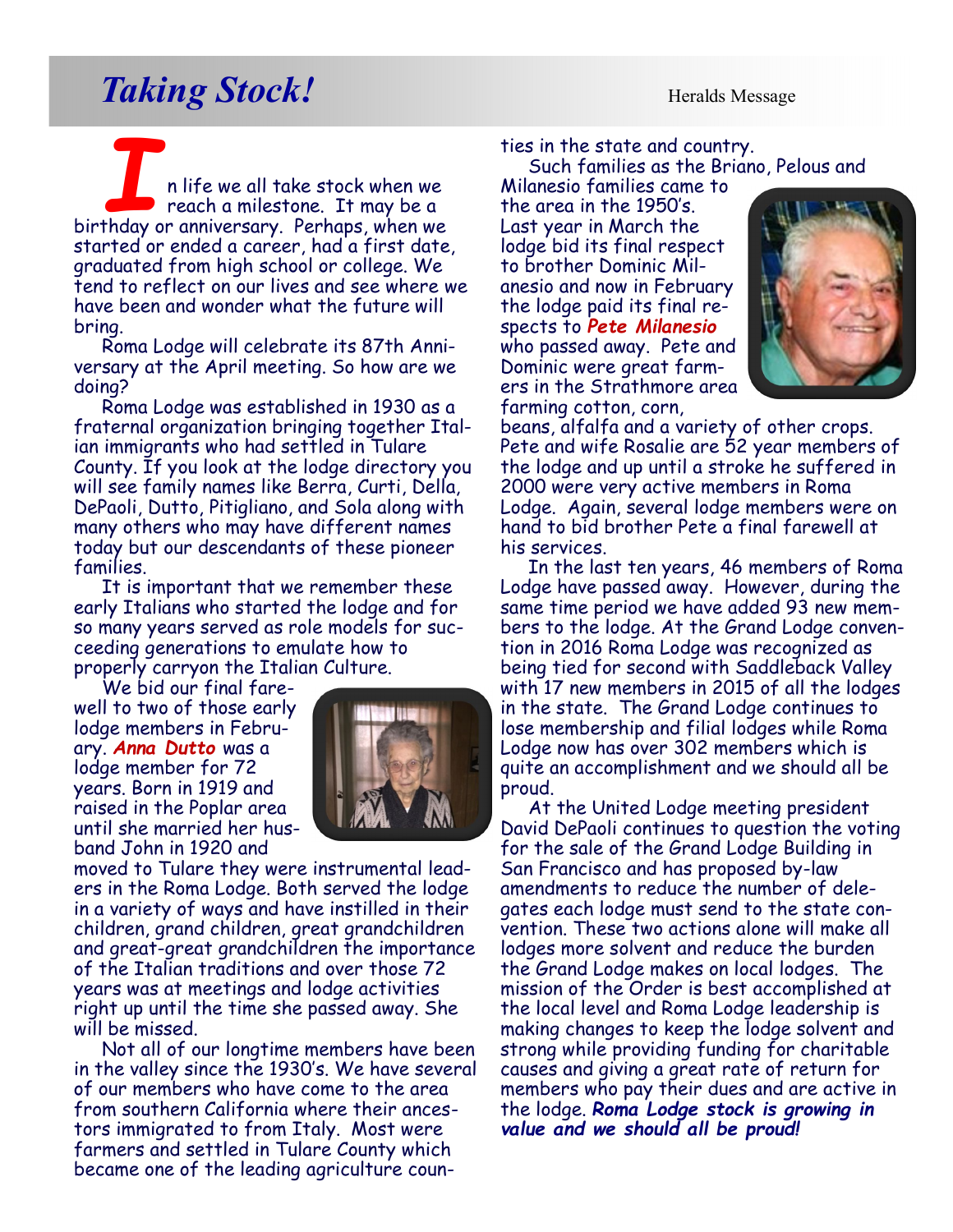# *Big Changes for the 82nd Ravioli Dinner-Drive Thru!*

I is time once again for the annual ravioli<br>
dinner to be held on **Saturday, May 13th**<br> **I** at the TDES Hall in Tulare. Changing ding preferences has resulted in the lodge doing t is time once again for the annual ravioli dinner to be held on *Saturday, May 13th at the TDES Hall in Tulare.* Changing din-

away with inside sit down dining this year. When the dinner was established back in 1935 over 1,200 people were served a great meal inside the Elliott Auditorium at



the Tulare County Fair Grounds. Responding to a fast paced world the lodge starting doing drive thru take outs and the number of sit down patrons continued to decline to about 180 last year.

Ticket prices will be reduced to \$20 and will be available at the April meeting from co-chair *Cathy Mederos.* We will still need a lot of help cooking and staffing the takeout food lines so make plans to assist. The drive thru will be open from 5-7:30 p.m.

# **Members in the News**

Roma Lodge 48 year member *Ben Curti* gave his final address to the members of the Land-O-Lakes Board of Directors in Minnesota recently. Ben has served on the board for 14 years following in the footsteps of his father *Amelio Curti* and grandfather *Miro Curti* who were long time members of the Dairymans Cooperative Creamery in Tulare prior to the merging with Land-O-



Lakes several years ago. The Curti's have provided leadership for both organizations for over 65 years!

## **R** oma Lodge member *Nico*<br> **Taylor** is participating in<br>
art classes as part of Paint Nite in oma Lodge member *Nicole Pedroncelli-Taylor* is participating in

Bakersfield where she lives. She is displaying a recent painting she did as part of the program. Perhaps we have another Italian painter in the lodge to follow in the footsteps of another famous Italian Leonardo da Vinci. Check it out on Facebook under Paint Nite.

# **Last Call For Scholarships**

Roma Lodge scholarship applications are due *April 1, 2017*. Late applications will not be accepted. *Contact Frances Della, Scholarship Chair, at 559-*

*308-6591* if you have questions.

Applications can be found on the Roma Lodge website linked below.

http://www.romalodge1573.org/#!scholarships/ c1ojo

# **Sunshine News!**

Get well wishes goes to *Lorraine Cleek* who had a recent illness.

# **United Lodges**

Roma Lodge President and First Lady *David and Giovanna DePaoli* hosted the United Lodges meeting at Vejars in Tulare. Grand Lodge President *Lynn Lawrence-Murphy* was on hand to answer questions from United Lodge members about the vote for the sale of the Grand Lodge building in San Francisco and other issues associated with the Grand Lodge. There was a great turnout for the meeting which lasted almost three hours.